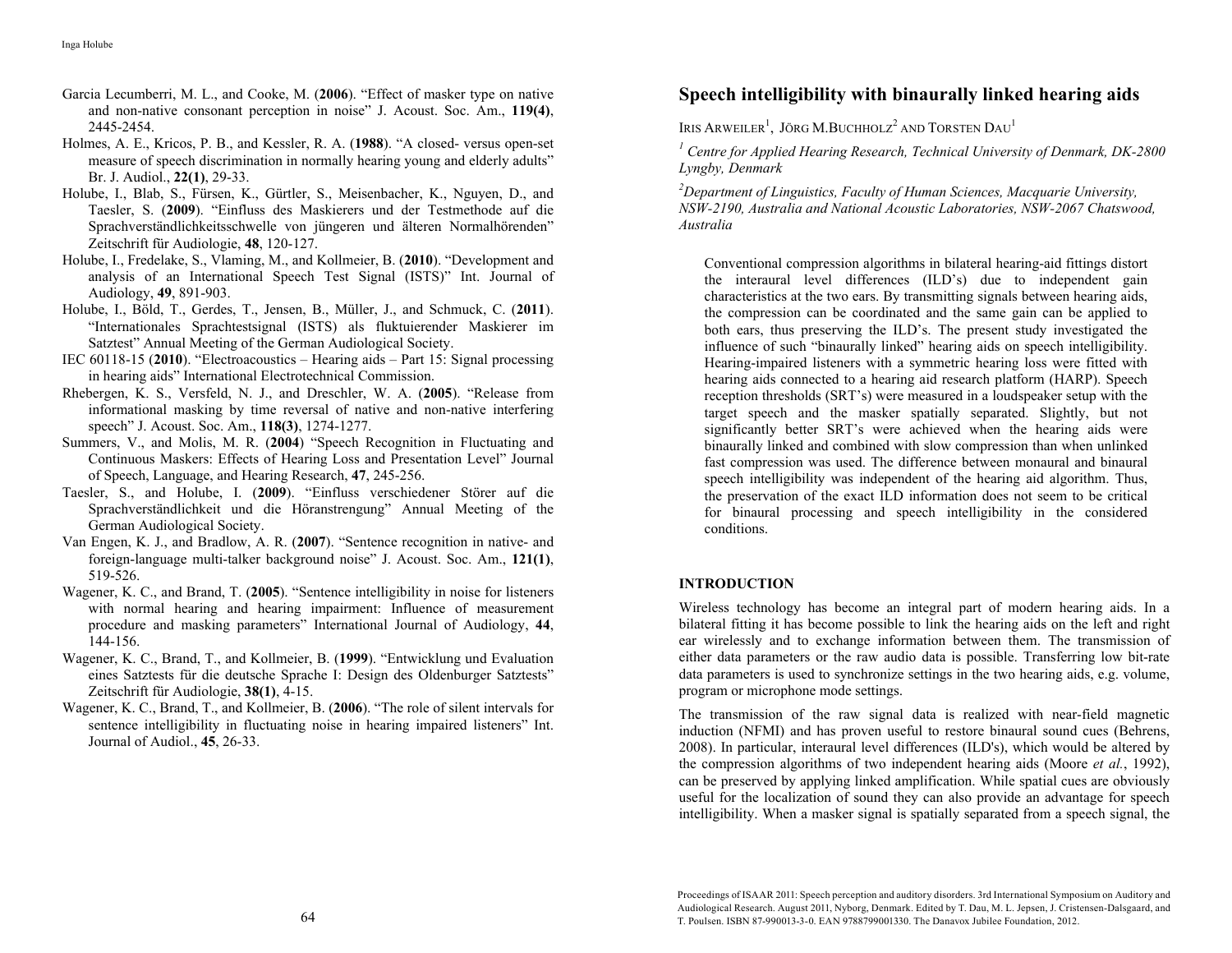difference in the perceived location of the speech and the masker can improve speech intelligibility and particularly if the masker is a speech signal instead of a noise signal (Shinn-Cunningham, 2003). With independent compression and thus independent gain of the hearing aid signals at the two ears (which is the case in a bilateral fitting) ILD's decrease proportionally with the compression ratio (Keidser *et al.*, 2006). Hence, it seems beneficial to apply the same gain on both ears, provided that the hearing-impaired person has a symmetric hearing loss. The preservation of spatial cues with binaurally linked hearing aids has been studied in terms of localization and sound quality in one study by Sockalingam *et al.* (2009). They found that fewer localization errors were made when the binaural communication link was turned on and that the sound was rated as more natural in a café or street environment. No research has been published so far on the effect of binaurally linked hearing aids on speech intelligibility. The goal of the present study was therefore to investigate if the preservation of spatial cues with binaurally linked hearing aids could provide a benefit for speech intelligibility.

When using commercial hearing aids, the interaction of different signal processing algorithms is often difficult to control for the experimenter. Furthermore, different hearing aid manufacturers use different signal processing approaches, so that experiments carried out with a hearing aid from one manufacturer typically represent only one signal processing approach. A standardized platform which provides full control over independent signal processing algorithms was therefore used in the present study. All stimuli were presented to the listener in a loudspeaker setup. The HARP, together with loudspeaker presentation, represent an advanced approach for testing hearing aid algorithms.

## **METHODS**

#### **Listeners**

Seven hearing-impaired listeners participated in the study. Their age was between 64 and 77 years with a median age of 68. Median hearing thresholds are shown in Fig. 1. All listeners had a sensorineural and symmetric hearing loss (interaural threshold differences averaged across audiometric frequencies were  $\leq$  5 dB). Hearing aid usage and experience differed between listeners.

#### **Stimuli**

The speech stimuli were sentences from the Danish sentence test Dantale II (Wagener *et al.*, 2003). Each sentence consists of five words with a fixed syntactical structure spoken by a woman. The listeners responded via a Matlab user interface by choosing the words they had understood on a hand-held touch screen. The level of the speech signal was varied adaptively with a maximum likelihood procedure (Brand & Kollmeier, 2002) for speech reception threshold (SRT) estimation.

The masker stimuli consisted of a stationary speech shaped noise masker  $(SSN_{90})$ and a reversed two-talker masker (revTT<sub>90</sub>). The SSN<sub>90</sub> was created by repeatedly superimposing sequences of the Dantale II sentences (Wagener *et al.*, 2003). The rev $TT_{90}$  consisted of reversed running speech from two female speakers with silent gaps longer than 250 ms removed . The broadband root-mean-square sound pressure was equalized across the two maskers and levels were measured with an omnidirectional microphone at the location of the center of the listener's head with the listener absent. Each masker was presented at a constant level of 70 dB SPL.



**Fig. 1:** Median hearing thresholds for the 7 hearing-impaired listeners. Error bars indicate the interquartile range.

## **Hearing Aid Research platform (HARP)**

#### **Setup and hearing aid signal processing algorithms**

The HARP consists of a real-time target machine from Speedgoat (www.speedgoat.ch) which is programmed, controlled and monitored by a host computer. The host computer runs Matlab and SimuLink software to develop hearing aid signal processing models as well as to control the real-time processes on the target machine. Two BTE hearing aid satellites from Phonak were connected to the target PC.

The calibration of the different hardware components of the HARP, including the hearing aid satellites, was done with a PC using a high quality RME DIGI 96/8 sound card and Matlab. Where applicable, a hearing aid test box (Affinity 2.0 system) was used which was controlled via the hearing aid test (HIT) software from Interacoustics. Equalization filters were realized by IIR filters and fitted to the inverse absolute spectrum of the measured transfer functions using Matlab.

Three signal processing algorithms were implemented on the research platform: (i) a linear signal processing algorithm, (ii) a wide dynamic range compression (WDRC) algorithm and (iii) a binaural link algorithm. In the linear algorithm, all sound signals were processed linearly, i.e. the same gain was applied for all input levels. In the WDRC algorithm the input signal was first processed by a compressor using a peak level detector. Afterwards, spectral smoothing was applied to limit gain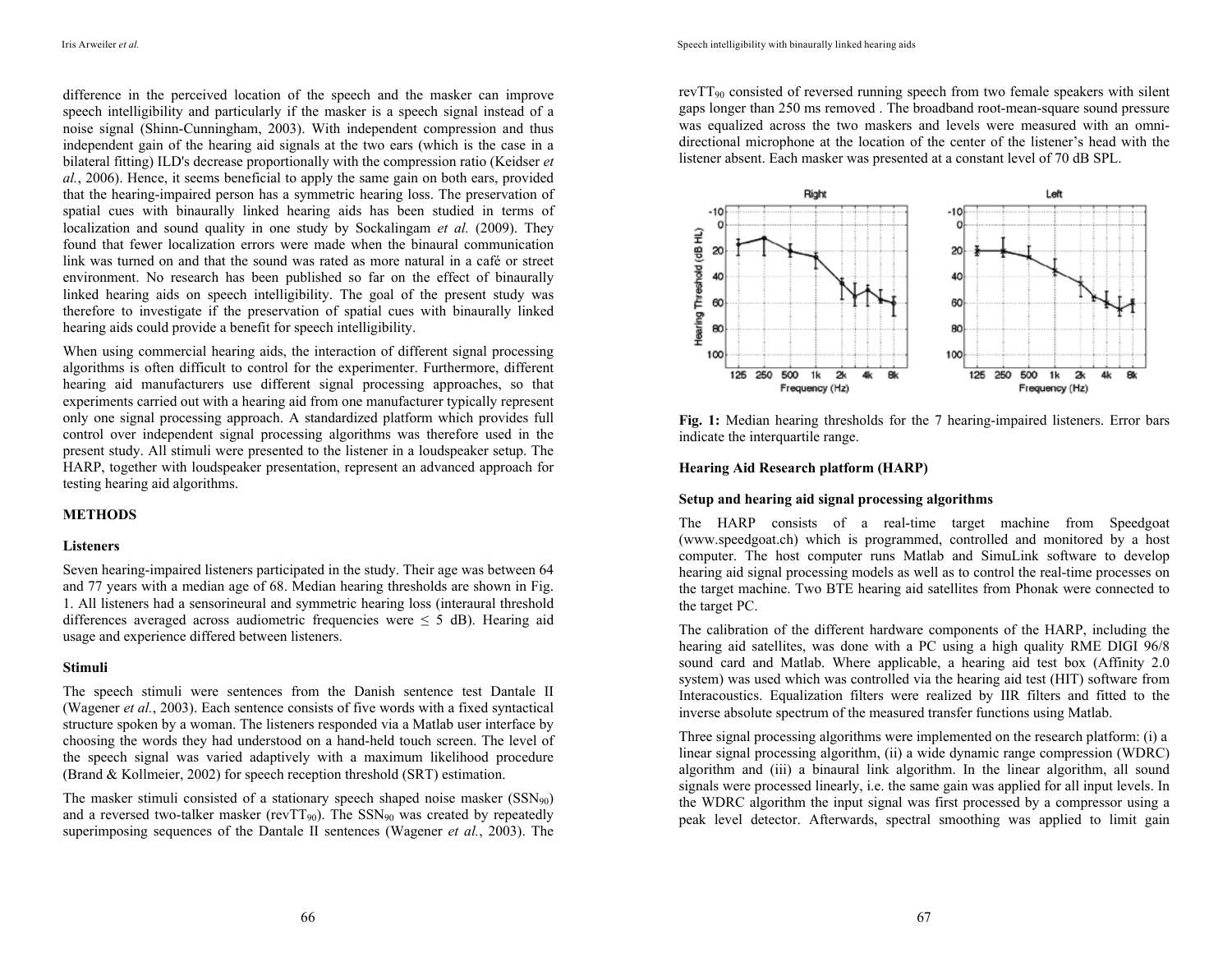variations between adjacent frequency bands. In the binaural link algorithm, the compressors of the left and right hearing aid were linked, i.e. the average gain of both compressors was applied to each hearing aid, thus retaining interaural level differences. An ideal binaural link was simulated through sample-by-sample transmission in all 24 channels introducing no additional time delay.

The independent compression on both hearing aids introduced a reduction in ILD's for both the target (presented from  $0^{\circ}$  azimuth) and the masker (presented from  $90^{\circ}$ azimuth) of approximately 4 dB and 5.1 dB, respectively (averaged over the 24 frequency channels and the two masker types). This will be discussed later.

### **Experimental procedure**

### **Hearing aid fitting**

The HARP was first calibrated such that, at the output of a 2cc coupler, a flat frequency response was achieved. Afterwards, the free field to BTE microphone transfer function was equalized (Bentler & Pavlovic, 1989, Table 1, column B) as well as the difference between the 2cc coupler and the real ear (RECD) for each individual listener. In this way, the gain provided by the HARP was directly equal to the real-ear insertion gain (REIG; Dillon, 2001) which could be derived from a generic fitting rule.

The "equalization" procedure provided with the CamFit software (version 1.0; Moore *et al.*, 1999) was used to derive individual REIG's and CR's for each listener based on their audiogram. The compression threshold (CT) in each frequency channel was defined such that all components of the speech signal were processed in the compressive region. Two compression strategies were employed: a fast and a slow one. The fast strategy used a compressor attack time (AT) of 5 ms and a release time (RT) of 50 ms. For the slow strategy the AT was 5 ms and the RT was 1000 ms.

Overall, five different conditions were tested: Binaurally unlinked combined with fast compression, slow compression and linear amplification and binaurally linked combined with fast and slow compression.

#### **Speech intelligibility measurements**

The listener was seated in the middle of a 29-loudspeaker array in an acoustically dampened room. Only two of the 29 loudspeakers were used for signal presentation. The speech signal was always presented from the front loudspeaker at  $0^{\circ}$  azimuth and the masker was presented from the loudspeaker at 90° azimuth (to the right of the listener).

SRT's were measured monaurally and binaurally with 20 sentences for each listener and condition. In the monaural condition, the right earmold was removed and the ear was plugged with an insert earphone (ER2 from Etymotic Research) delivering a white noise with a level of 75 dB SPL. Altogether, 20 SRT measurements were performed with the hearing aids (5 hearing aid algorithms x 2 maskers x

monaural/binaural). The masker conditions and the order of measurements for each masker were randomized. Before the first measurement, listeners performed a training with 20 sentences and were instructed to look at the front loudspeaker and to hold their head upright during sentence presentation.

## **RESULTS**

## **Speech intelligibility data**

Figure 2 (left panel) shows the mean SRT's averaged across the seven hearingimpaired listeners. In general, linked hearing aid conditions yielded better SRT's than unlinked conditions when combined with the same compressor speed (fast or slow). Slow compression yielded better SRT's than fast compression. Paired t-tests with Bonferroni correction for multiple comparisons were performed on the results. First, binaural SRT's were compared for the unlinked and linked condition and for the fast and slow compression times, respectively. The binaural link did not provide significantly better SRT's than the unlinked condition when fast compression was used. A significant difference between linked and unlinked SRT's was found for the slow compression ( $p = 0.024$ , CI = 0.1073 1.3069), but it did not remain significant after Bonferroni correction. Finally, SRT's measured with linear processing were not significantly different from SRT's measured with a compression algorithm.

## **Binaural benefit**

The difference between monaural and binaural SRT's is shown as the binaural benefit in Fig. 2 (right panel). Squares indicate the binaural benefit for the  $SSN_{90}$ and circles represent the binaural benefit for the rev $TT_{90}$ . For both maskers, an analysis of variance (ANOVA) did not show a significant difference in binaural benefit between hearing aid algorithms. The average binaural benefit was 2 dB for the SSN<sub>90</sub> and 6.9 dB for the revTT<sub>90</sub>.



**Fig. 2:** Left panel: Mean SRT's for the different hearing aid processing algorithms and conditions. Right panel: Mean binaural benefit for the different hearing aid processing algorithms and maskers, calculated as the the difference between the mean monaural and binaural SRT's. UL: unlinked, L: linked. Error bars indicate  $\pm 1$ standard deviation.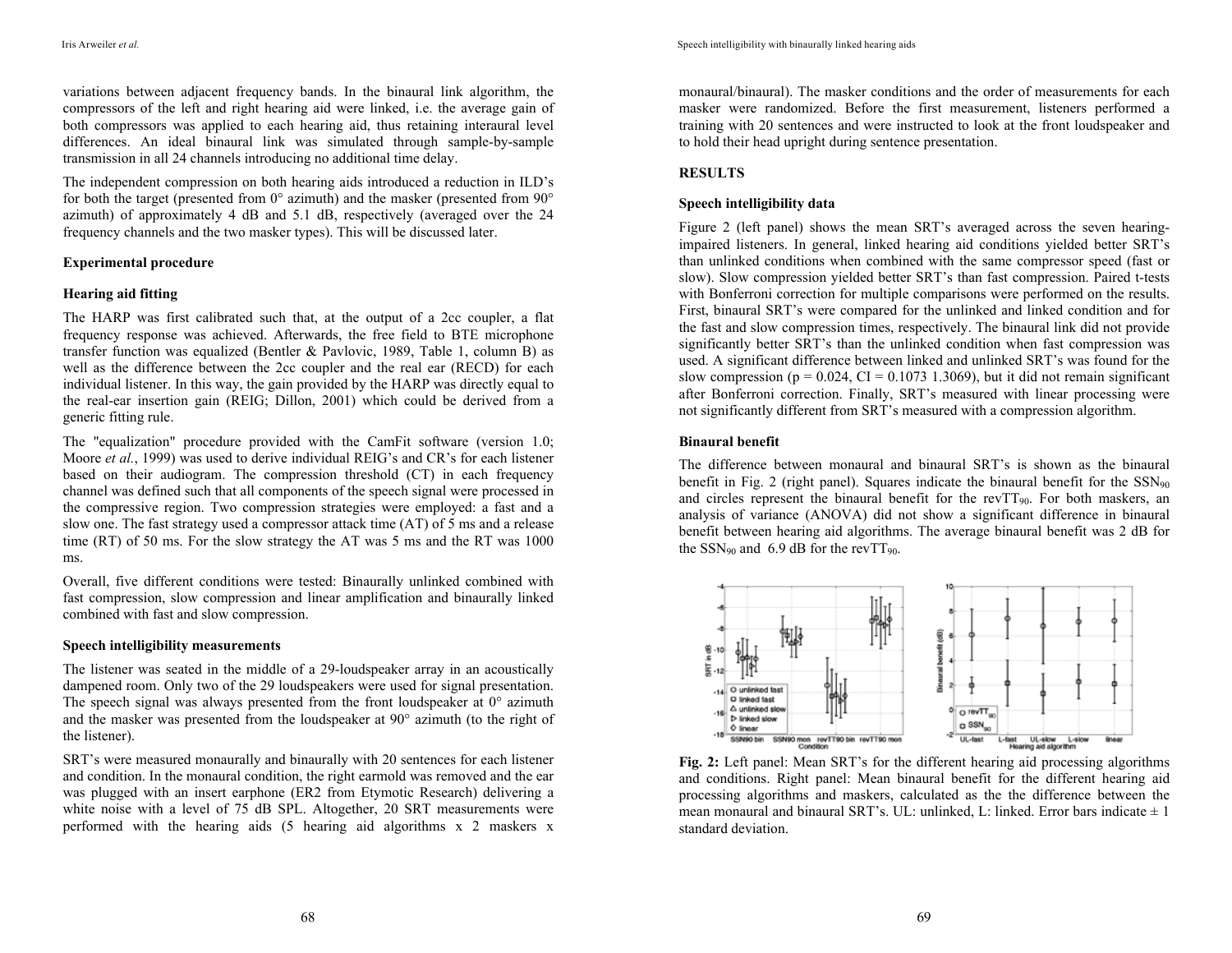## **DISCUSSION**

The aim of this study was to investigate if the preservation of ILD cues, as realized in binaurally linked hearing aids, can improve speech intelligibility compared to unlinked hearing aids. In the following it is discussed why the binaural link could not provide an advantage for speech intelligibility compared to conventional compression.

Gain differences at the two ears resulted in ILD's that were on average about half of the original ILD's. This was expected considering that the compression ratios derived from the CamFit software for the median audiogram were between 1.0 and 2.8 in the different frequency channels. With a reduction in ILD's, the perceived location of the masker was shifted in the direction of the target. However, the reduction in ILD's for the speech signal introduced a shift in perceived location away from the masker. The ILD's for the target were most likely introduced when the speech signal was recorded at the HATS which might not have been aligned precisely symmetric to the front loudspeaker. The shift of target and masker in the same direction (by slightly different amounts) thus only slightly decreased the spatial separation, but introduced an incorrect spatial representation of the two.

Even though unlinked compression reduces the ILD's, this might not influence the localization abilities of hearing-impaired listeners and hence, speech intelligibility might not be worse than for linked compression. Keidser *et al.* (2006) measured the localization error with WDRC hearing aids which almost halved the ILD's compared to a linear system. The reduction of ILD's had no significant effect on localization performance. Musa-Shufani *et al.* (2006) measured the influence of compression on just-noticeable-differences for ILD's with hearing-impaired listeners and compared the results to a localization task based on ILD's and interaural time differences (ITD's). They concluded that hearing-impaired listeners predominantly rely on ILD's for the localization of high-frequency stimuli and, even though they were reduced due to the compression, the localization accuracy was only decreased by 5° compared to normal-hearing listeners.

The relatively small difference in speech intelligibility between the linked and unlinked condition might also result from a limited correlation between localization abilities and speech understanding in noise. A study by Noble *et al.* (1997) investigated the relationship between localization, detection of spatial separateness and speech intelligibility in noise for hearing-impaired listeners. For the group of hearing-impaired listeners with sensorineural hearing loss, they did not find consistent relationships between the localization task, the spatial separateness task, and the speech task.

The AT of 5 ms for both, the fast and the slow compression algorithm, might have given the listener the possibility to analyze the ILD before it was compressed. Musa-Shufani *et al.* (2006) showed that just noticeable differences for ILD's increased with decreasing AT.

It should also be noted that the hearing-impaired listeners were not acclimatized to the hearing aids and some of them never or hardly wore their own hearing aids. Moore *et al.* (1992) pointed out, that "this is important because if a person has had a hearing impairment for many years, it may take some time for them to learn to use the new cues provided by a compression system." Thus, even though the linked hearing aids provided measurable benefit in terms of preserved ILD's, the hearingimpaired listeners might have simply not been able take advantage of it.

The binaural benefit determined from the monaural and binaural SRT's (see Fig. 2, right panel) was not significantly different across hearing aid algorithms, i.e. there was no benefit from linking the hearing aids in terms of improved binaural speech intelligibility. Moore *et al.* (1992) studied the influence of a compression hearing aid and a linear hearing aid on the binaural benefit for speech intelligibility. Averaged across hearing-impaired listeners they found a binaural benefit of approx. 2.5 dB for both processing strategies. They presented a babble noise from  $\pm 90^\circ$  and speech from 0° azimuth. The monaural condition was realized by turning off the hearing aid at the non-test ear. The binaural benefit is in good agreement with the binaural benefit for the SSN90 in the present study. Moore *et al.* (1992) did not determine to what extend the ILD's were reduced by the compression but simply concluded that the independent compression at the two ears did not adversely affect the binaural cues. The present study has shown that *despite* the reduction of ILD's introduced by independent compression the binaural benefit is not decreased compared to other hearing aid processing algorithms.

The hearing-impaired listeners might have relied on other cues than ILD's for binaural processing. ITD's, for example, are most useful at low frequencies and were fully available for the hearing-impaired listeners with the hearing aids. This is in agreement with Bronkhorst and Plomp (1988) who found that the binaural benefit is mostly determined by ITD's for a broadband signal like speech.

## **SUMMARY & CONCLUSION**

Binaural hearing aids, as opposed to bilateral hearing aids, can preserve ILD's which are assumed to play a role for understanding speech in noise. In the present study, a hearing aid research platform (HARP) was used to investigate the benefit from binaurally linked hearing aids for speech intelligibility in hearing-impaired listeners. In a loudspeaker setup, where the target speech and the masker were spatially separated, the binaural link resulted in slightly, but not significantly better speech intelligibility than the unlinked hearing aid algorithm (for the same compression speed). The best speech intelligibility results were achieved when the linked hearing aid was combined with slow compression. Despite the altered ILD's that were introduced by the unlinked WDRC, binaural processing was not adversely affected, resulting in the same binaural benefit for unlinked and linked hearing aid signal processing.